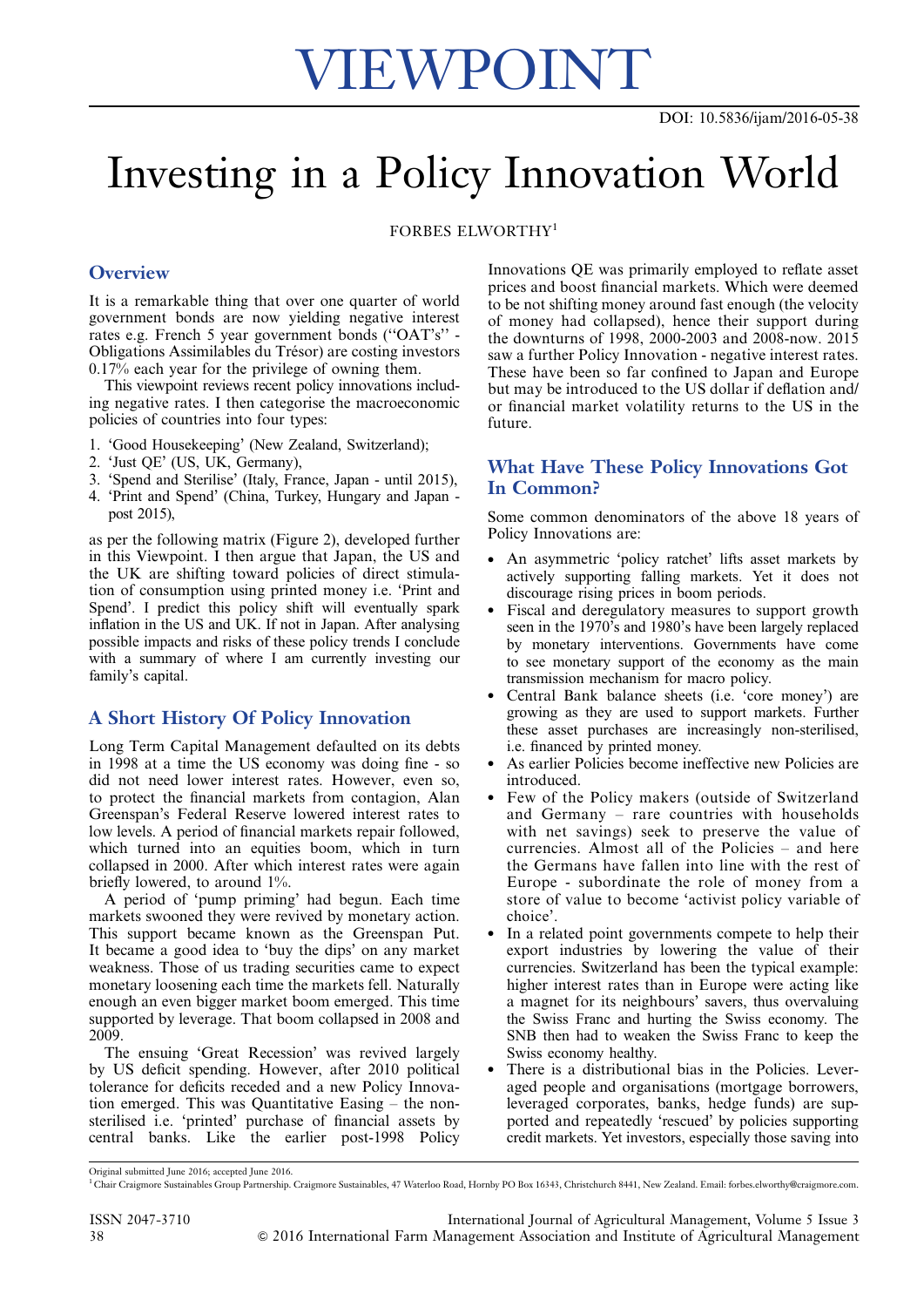<span id="page-1-0"></span>

**Figure 1:** Yield on Global Government Bonds<br>*Source*: Bloomberg, BofA/ML, JP Morgan AM. Index shown in the BofA/ML Global Government Bond index. Data as of 25 Feb 2016. Cited in DSG Asia



Figure 2: Macroeconomic Policies

bank accounts and bonds, will see their interest returns undermined by the interventions<sup>2</sup>.

### Why Are These Policies So Popular?

Outside of those rare countries with net positive household monetary savings these policies have a lot of appeal to most of the population  $-$  at least to the part owning houses and other assets – and to politicians. They are also supported by most professional economists. Some reasons include:

• Contrary to what a lot of us learned when studying economics (where we were taught that changes in nominal balances should not impact the real economy), it has become clear that injections of printed money into economies can, at least in the short term, boost real GDP. E.g. China's government credit support has boosted Chinese GDP while QE in the US and UK has boosted property prices, wealth and spending.

- The policies appear 'victimless'. In a world with vigorous global competition in many industries and hence widespread deflation the stimulation offers higher GDP but inflation remains low. Some are better off and few are worse off. Even rentiers (e.g. people saving into pension funds and insurance companies that buy mostly bonds) are not aware of their predicament as the fall in interest rates has been masked, thus far, by accounting increases in 'returns' as bond prices rose.
- The economics profession is the main source of the Policy Innovations. These central bankers and

<sup>&</sup>lt;sup>2</sup> This effect has been masked by the fact bond prices have risen making savers feel they are better off. The eventual 'euthanasia of the rentier', dear to Keynes (discussed in my Commentary of May 2015) will become more clear in coming years now that there will be no further capital gains to be had on bonds i.e. now that interest rates are at, below or approaching the zero bound.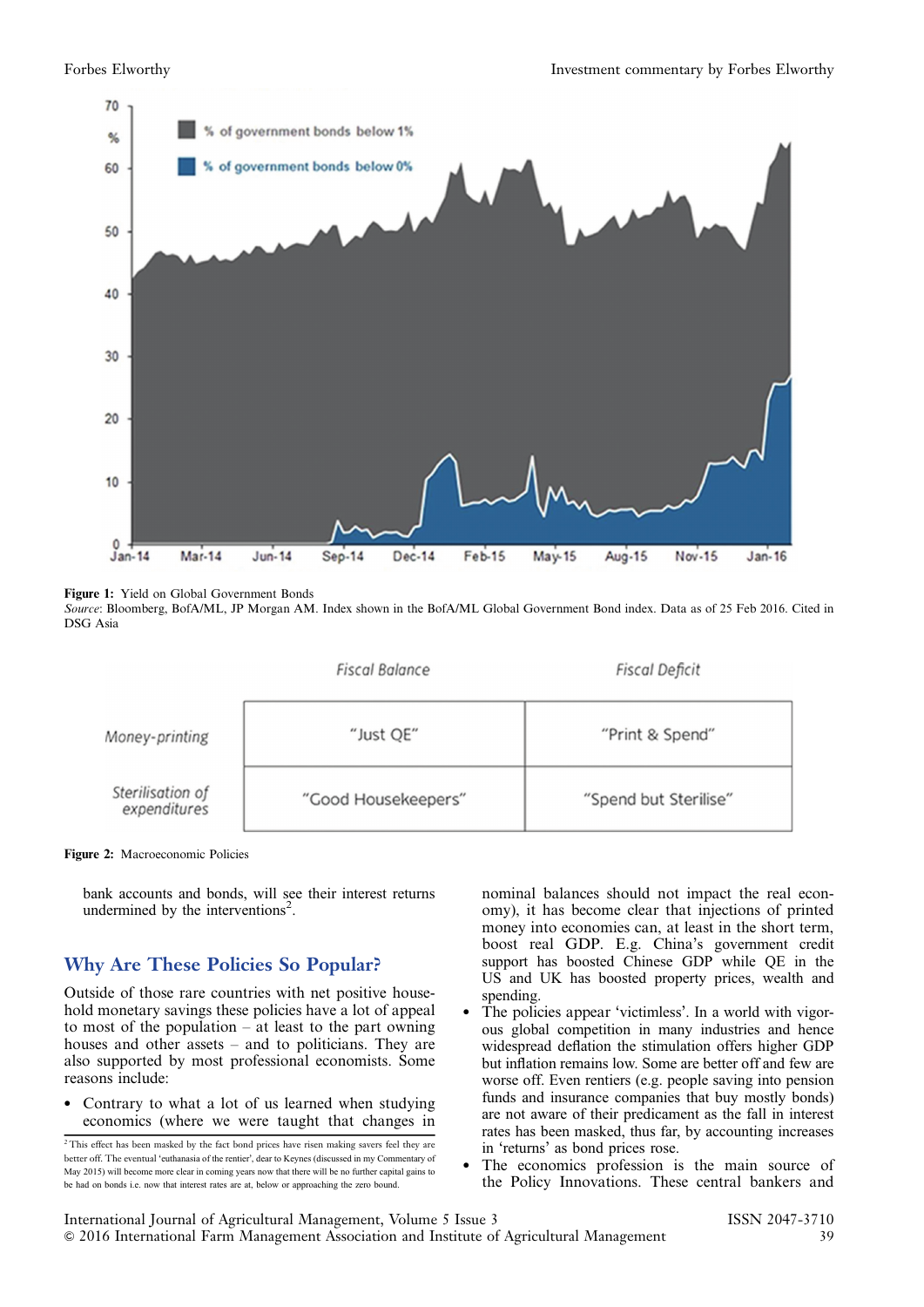

Figure 3: Effective Federal Funds Rate Source: Federal Reserve Bank of St.Louis

advisors judge success (and are judged and promoted in their jobs) by their ability to maintain short term GDP growth. Economists at the Bundesbank and BIS who express concerns about long term stability and also unintended consequences of the policies (such as zombification of large parts of the economy) have been side-lined. A resurgent Keynesian/Monetarist activist mainstream is firmly in power in economics policy circles.

#### What Is Likely To Happen Next?

Given their apparent benefits, and also that populations have now got used to these measures being implemented without apparent disaster, it seems likely:

- Governments and Central Banks will continue to Innovate Policy.
- Bold new Innovations will be adopted each time GDP slows.
- The new policy measures will increasingly rely on printed money rather than taxes or government borrowing.

Recent discussions in Policy Innovation circles suggest that, when the next recession threatens, three new Policy directions are possible:

- The first is unfunded government 'fiscal' investment in social and infrastructure programmes. Here, as with QE, it is proposed governments will announce the money will not be recovered with taxes, but instead be irreversibly printed. This is to counter the risk that the populations worry that taxes will be raised to pay for the spending and cut back on their own expenditure, negating the boost to demand.
- The second is the 'helicopter drops' (basically taxes in reverse) that Milton Friedman prescribed as a cure for deflation (and for which Ben Benanke has recently presented a 'how-to guide'<sup>3</sup>). This pure fiscal stimulus will transfer printed money directly into citizens' bank accounts. In the Financial Times last week an economist from JP Morgan argued this was a better route forward than deficit spending, as would avoid Governments developing bad

spending disciplines. Some disagreed nevertheless. Goldman's economist countered she would prefer to see fiscal expansion as helicopter drops will create nervousness.

- A third possible Policy direction is capital controls. Where investors' rights to transfer capital offshore are restricted (as China and India do now). These Polices would again aim to force money out of passive savings (in this case offshore) and into domestic investment and consumption.
- Fourth and most dramatic would be limits on convertibility of various forms of saving and money – otherwise known as currency reform. At its mild end this might involve abolition of large denomination bank notes (to restrict paper savings in negative interest rate environments). A further step could be abolition of non-electronic money (all bank notes and coins). More dramatic still would be bans on or taxation of scarce assets that act as crypto-currencies (Roosevelt's confiscation and forced conversion into paper money of US citizens' gold in 1934 an example). At its most dramatic, currency reform might involve mandatory re-pricing of assets and liabilities. A biblical economy-wide debt jubilee. This would be an extreme form of confiscating value from savers and gifting it to credit borrowers.

### How Likely Are These Further Policy Innovations?

Politicians, the media and the citizenry of the major economies have become accustomed to government action to boost the economy, and will call loudly for medicine if GDP begins to falter; they expect intervention to solve the problem. Few (other than the 'This Time Is Different' Harvard economists Reinhart and Rogoff) are old enough to recall disastrous denouements to previous periods of government economic activism<sup>4</sup>.

Economists are aware Policies become 'stale' after a period. Households, eager to save against an uncertain future (and indeed avoid the depredations of Policy

<sup>&</sup>lt;sup>3</sup> What tools does the Fed have left? Part 3: Helicopter money, Ben Bernanke, http://www. brookings.edu/blogs/ben-bernanke/posts/2016/04/11-helicopter-money

<sup>&</sup>lt;sup>4</sup>I saw it in New Zealand in the 1980s - when we came off our government supported investment binge of the 1970s – and suffered a 15-year economic hangover as we built integrity back into our economic system. However, evaluating the quality of the Policies is not the point of this Commentary. My aim is to predict what will happen, not what should happen.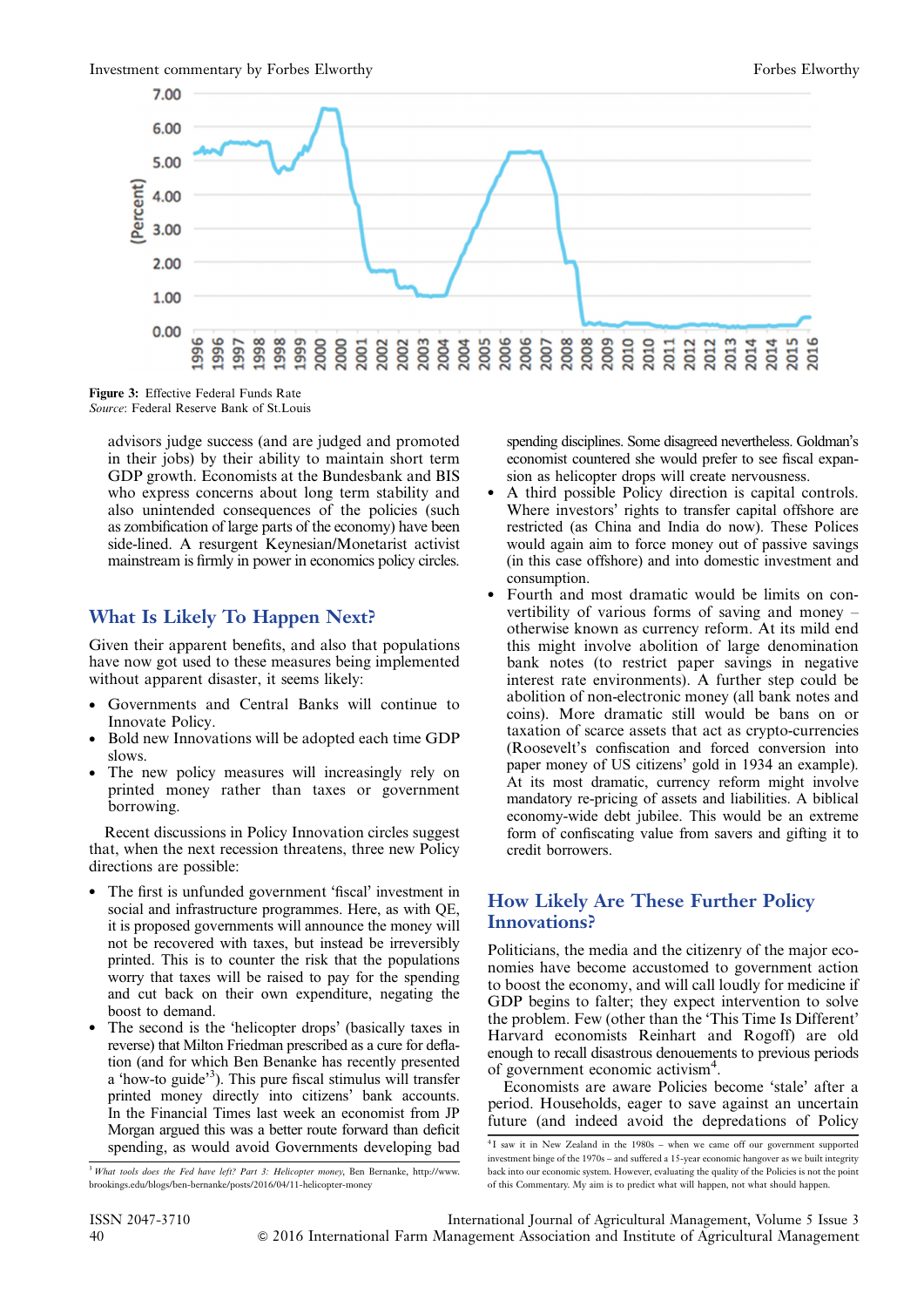

Figure 4: Inflation Rates (annual change of CPI) Source: OECD

Innovation), adjust their behaviour and find new ways of preserving wealth. So Policy Innovators, always eager to push capital out of passive saving into aggregate demand, need to find new ways of doing this.

Given the above political and institutional backdrop it seems likely the next time a recession beckons that some mixture of Deficit Spending and Helicopter Money will be employed in the developed countries. (I make guesses in which countries in the next section). Capital Controls and Currency Reform currently appear, to me, more distant prospects in OECD countries. But they will be worth watching out for.

#### What's A Poor Investor To Do?

I have long predicted that, in the looming battle with deflation, inflation would eventually win. My argument has been based on the 'ratchet' in government policy in favour of economic expansion, even at the cost of monetary discipline. I urged purchase of real assets, which should benefit from the inflationary bias. So far I have been wrong about inflation – in almost all developed countries now running below central bank target rates in a globalised economy with vigorous supply competition in many sectors. Like Jeremy Grantham<sup>5</sup>. I hereby eat humble pie and acknowledge that my predictions of inflation in goods and services markets have not (yet) been fulfilled.

I was, however, right about real assets - equities and property, including farmland - which have risen in value since their lows of 2009 driven by falls in interest rates, lower risk premia and some (if modest) recovery in real GDP.

#### Predictions For The Next 8 Years

Undaunted I continue to believe that we are right to expect inflation, eventually. Further I believe those who are brave and who continue to invest in the real economy, to invest in growing businesses, and in productivity and innovation will be rewarded. They will be helped by further Policy Innovations that are

<sup>5</sup> GMO 1Q 20016 Letter, Always Cry Over Spilt Milk (An Admission of a Past Mistake on Resources), Jeremy Grantham, https://www.gmo.com/docs/default-source/public-commentary/gmo-quarterly-letter.pdf

(going to) systematically confiscate value from passive nominal savers and use this to boost consumption and investment.

I believe those who put their savings into passive, nominal investments are going to be on the wrong side of a history that is seeing governments systematically suborning money as a store of value.

### But What About Japan?

Of course my recommendation would have fared poorly in Japan during the past 27 years – where apparently the right thing to do was to sell real assets and to hold capital in e.g. government bonds. However, Japan is a different place. Japan has/had very high rates of saving. In a country with falling asset prices and with citizens saving as much as 30% of their income it takes many years of Policy Innovation to kill off that deflationary weight on consumption, and to boost demand and GDP growth.

The US and Europe do not have as large a savings buffer as Japan. They are likely to arrive within a few years at a place Japan is only just arriving after many years of 'medicine'. Further Japanese policy thinkers (for a good illustration see Richard Koo's The Holy Grail of Macroeconomics: Lessons from Japan's Great Recession) relied entirely on sterilised i.e. bond market funded deficit spending to boost the economy until very recently. It is only in the past 3 years that Japan has lost its fear of inflation, and begun to print money and debase the currency via QE, ZIRP, NIRP & monetisation of the Yen in the face of government debts of 300% of GDP.

In the East, just as in the West, debts that cannot be repaid will not be repaid, and will be defaulted on, either via an outright restructure (like Greece) or via monetary debasement and inflation (far more likely in the case of sovereign currency issuers like Japan, UK, US).

### Categorising Policy Innovation

In [Figure 2](#page-1-0) Policies that fund (i.e. 'sterilise') government and central bank expenditures (via taxes, bond issuance or sale of FX reserves) are on the bottom row and those that see governments pay for capital, fiscal or FX interventions with printed money are on the top row.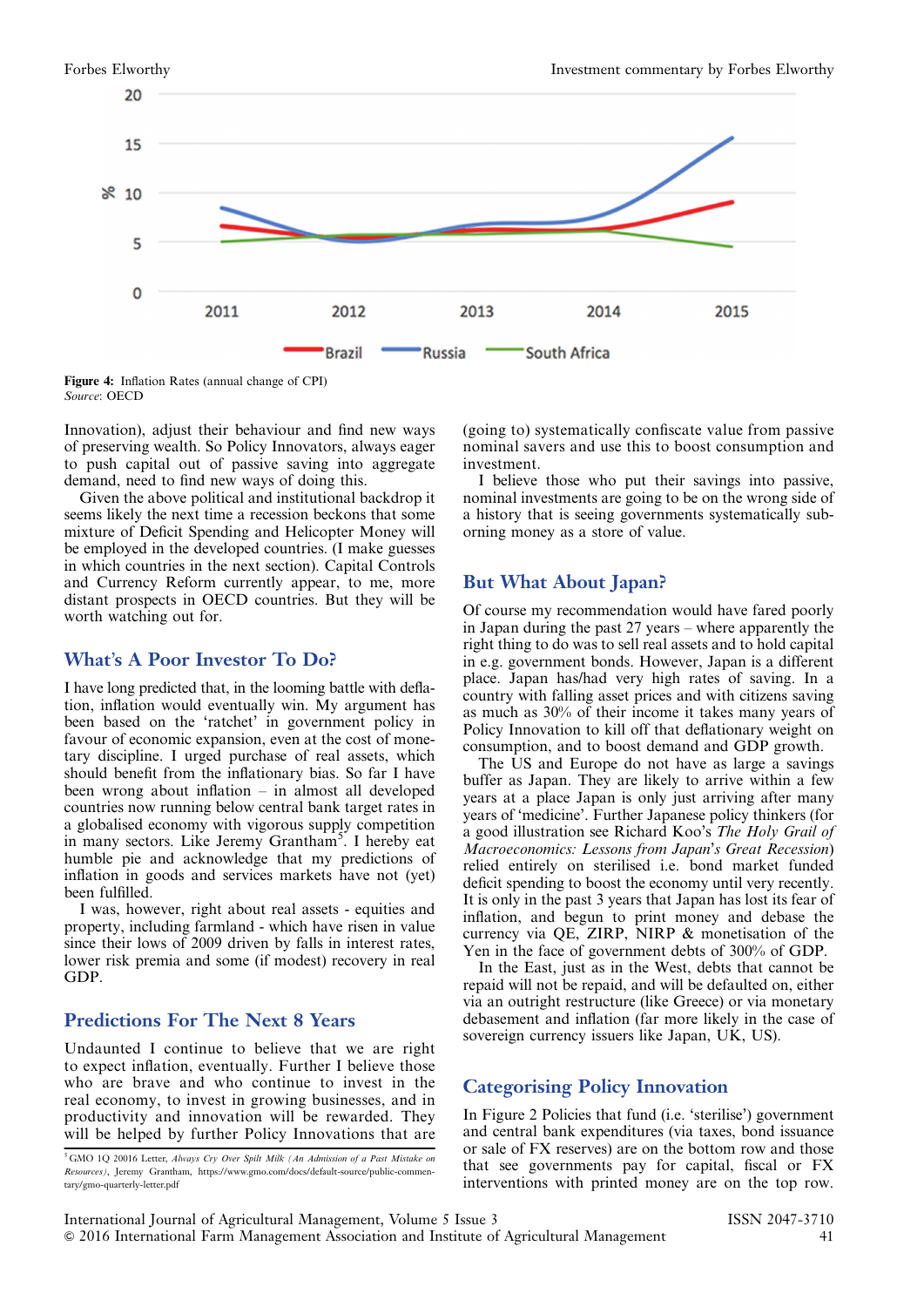Policies of fiscal balance are shown on the left and of fiscal deficit on the right.

As noted in the introduction 'Good Housekeepers' include Switzerland and New Zealand. These do not run fiscal deficits or seek to sterilise government or central bank investment with government bond issuance. 'Just QE' countries include the US, part of Europe and the UK. These monetise purchases of financial assets, but have maintained relative fiscal balance. 'Just QE' Polices do not cause goods and services inflation - only asset market inflation. In fact I have argued in an earlier Commentary these policies may be deflationary, as they drive investment in excess production capacity.

In the bottom right cell 'Spend but Sterilise' countries such as Japan pre-2015 (and the Euro-zone fiscal deficit countries such as Italy and France) run large fiscal deficits but sterilise these via issuance of government bonds, so that the core money supply does not increase. These Polices are, like 'Just QE', non-inflationary. They do not increase the amount of dollars chasing each good or service. Stimulation from the government spending more than it taxes is precisely off-set by bond issuance.

Finally 'Print and Spend' countries currently include, Brazil, South Africa and Russia. These countries run large official and unofficial fiscal deficits and fail to 'soak up' the extra money supply from the expenditures by issuing bonds. It should be no surprise that all of them are experiencing inflation in goods, service and wage prices.

#### The Next Phase Will Be Inflationary

I argued above that the common denominator of current policy trends is debasement of money by governments in pursuit of GDP growth objectives. And then observed that, at least in developed countries, the polices were largely confined to the spending of extra currency in asset markets, thereby lifting asset but not goods and service prices. I expect this to change now that asset price rises have reached their natural limit (now that interest rates along the yield curve are approaching zero). In particular I expect a shift in Policy up and to the right on the earlier table (i.e. no more sterilisation or fiscal responsibility). Hence earlier 'Spend but Sterilise' countries such as Japan have recently shifted to 'Print and Spend' mode as they actively seek inflation. In the West 'Just QE' countries are beginning to talk about Fiscal and Helicopter interventions. If adopted these would shift them rightwards to 'Print and Spend'.

Direct monetary support to demand for goods and services while not increasing supply is likely, absent Policy Failure, to cause inflation to finally return to these economies. Financial traders often remind each other 'don't fight the Fed'. The Fed (and other central banks) have been signalling for a number of years they want to lift inflation rates. It may pay to listen.

#### What are the risks of these policy trends?

There is a risk of Policy Failure of 'Print and Spend' policies. Rises in interest rates and/or falls in financial markets that occur as inflation rises may cause citizens to lift savings rates and/or engage in capital flight – channelling the printed money into other places and not into demand. In which case either continued

deflation or inflation with low growth i.e. Stagflation would be the likely result. Countries like Japan with risk averse (high savings) populations are particularly at risk of Policy Failure. Japanese citizens, discerning the government is attempting to default on their JGB savings via inflation, may prudently try to restore their position by saving the printed money.

Policy failure is less likely in countries which do not allow interest rates to rise until well after aggregate demand and inflation have begun to rise. The US and UK may be already on this pathway. Inflation expectations are higher in both countries. Indeed, core inflation is currently running at 2% in the US and 1.5% in UK.

The second risk of 'Print and Spend' is that it does cause inflation, and that this then lifts interest rates, which in turn causes crashes in financialised asset prices previously supported by low interest rate and QE policies. In other words, after many years of asset prices rising faster than goods & service prices the pendulum might now swing the other way. Goods, services and wage prices may rise while financial assets fall. Given the importance of equity and credit markets for private sector jobs any political joy from this rebalancing might be short lived (if unemployment rises). It would be likely to lead to a reduction in investment and therefore stagflation.

Because policy makers are keenly aware of the above risks, I predict they will carefully manage policy interest rates at levels below (i.e. lagging) inflation for a number of years. I.e. I expect a period of sustained negative real interest rates (indeed we are already there with 2% inflation in the US and 0.5% policy rates). It logically follows that this 'lag' in normalising interest rates is both very likely and also probably the biggest risk of all. If policy makers (as always favouring borrowers over lenders) allow inflation to run for quite a few years before raising rates, this could create volatile economic conditions, especially if inflation gets out of control (and expresses itself in various forms of boom and bust).

#### What Assets Am I Buying In This Environment?

I split the investment world into four major asset types based on the degree to which they are financially leveraged and how much supply elasticity (ability to grow capacity) the assets are. For example, Old world assets such as Gold has very little financial leverage and supply remains constrained no matter the demand:

For reasons set out above I am currently avoiding assets in the bottom left of this table: 'Financialised Capital'. Any rises in inflation will mean that interest rates will eventually need to rise. Expectations of this may cause banks, insurers, hedge funds etc. to suffer quite badly. I expect the share of GDP devoted to financial activities may shrink in the face of inflation and rising interest rates.

'Big Business' (bottom right) should do well if growth returns along with inflation. For this reason, high quality (non-financial) stocks and private equity should be represented in portfolios. However, as noted there is a risk of Stagflation. Hopefully this only a minority chance, but Stagflation has traditionally challenged corporate profitability and valuations. This risk makes me cautious